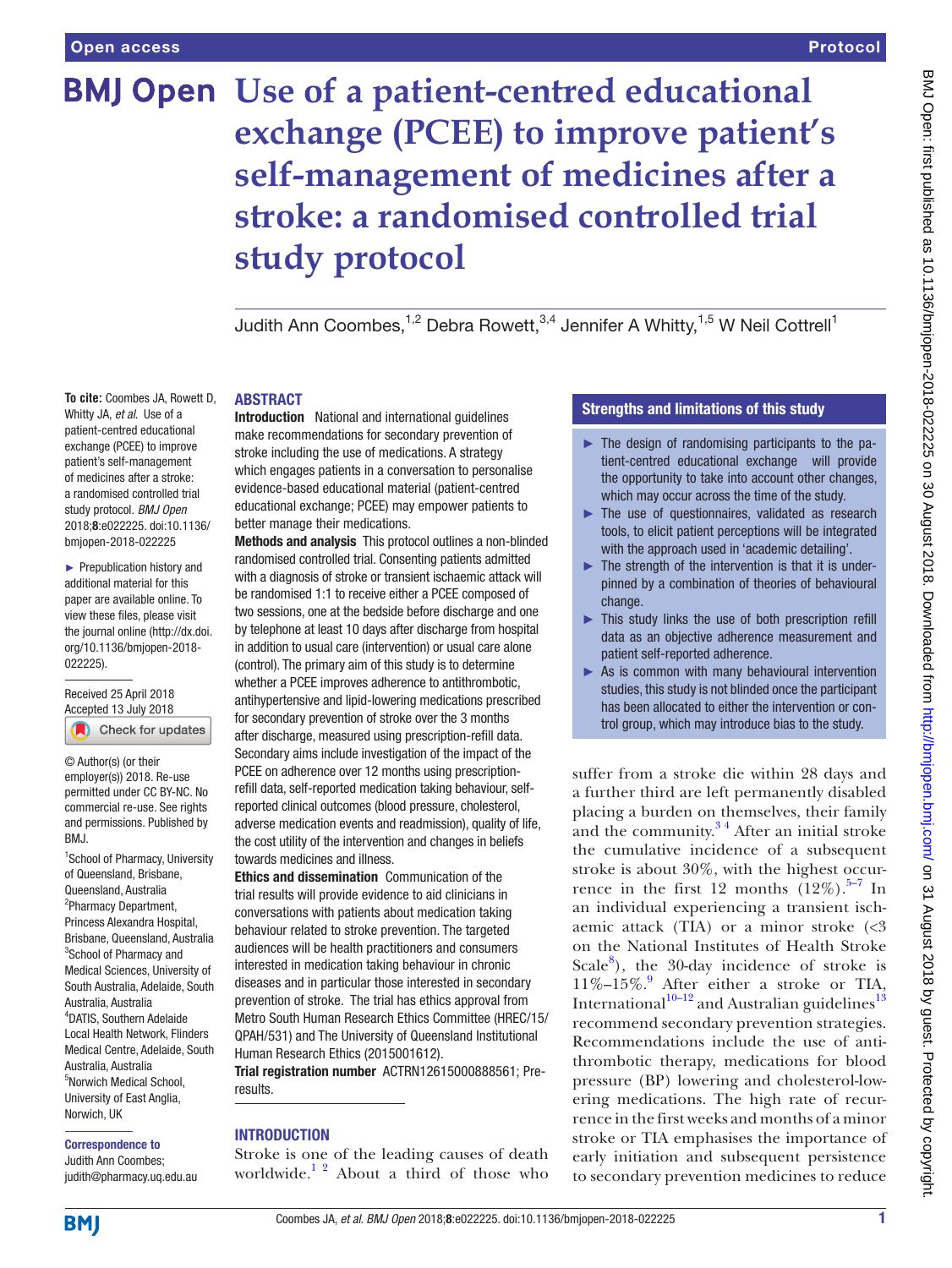the risk of subsequent stroke.<sup>[9](#page-7-4)</sup> Stroke survivors may not benefit due to poor adherence to the medications<sup>14-16</sup> or the benefit may be offset by the occurrence of adverse drug events.<sup>17</sup> Reports of patient adherence to secondary prevention medications vary widely ranging from  $40\%$ <sup>[14](#page-7-7)</sup> to  $86\%$ <sup>[15](#page-7-9)</sup> and are influenced by the timing and method of measurement. There are many reasons reported for reduction in adherence including: lower income, multiple comorbidities, minor stroke or  $TIA$ ,<sup>18</sup> forgetfulness, trivialising stroke and low necessity beliefs in taking medications.<sup>[19](#page-7-11)</sup>

Educational interventions focused on improving patient use of medications for secondary prevention of stroke have shown impact on patients' knowledge, but other outcome measures have had varied results.<sup>[20–22](#page-7-12)</sup> Debate centres on whether a change in knowledge will result in a change of medicine-taking behaviour or whether alternative approaches such as addressing necessities and concerns about medication, $^{23}$  agreeing goals or providing key messages about medication taking will be more effective in changing behaviour. Previously validated questionnaires have been used to identify patients' perceptions of their illness, $^{24}$  $^{24}$  $^{24}$  beliefs about medications $^{25}$  and medication-taking behaviour,  $^{26}$ and these have been used to provide a structure to encourage patient input into a personalised intervention.<sup>27</sup> Another approach to empower patients in medication-related self-management has incorporated 'academic detailing'[28 29](#page-7-18) also described as 'educational visiting'.[30 31](#page-7-19) Academic detailing uses a social marketing framework, to encourage information exchange while delivering key messages in order to influence behaviour. The approach includes the following key features: identifying baseline knowledge and motivations for medication use, defining clear educational and behavioural objectives, establishing credibility, referring to authoritative sources of information, and presenting both sides of controversial issues, stimulating participation in educational interactions, using concise graphical educational materials, highlighting and repeating the essential messages and providing positive reinforcement of improved practices in follow-up communication.<sup>[28](#page-7-18)</sup>

Combining these two strategies, identifying patients perceptions' and beliefs' then using these to personalise educational messages and to engage patients in a conversation, may empower patients to better manage their medications. This approach will be referred to as a patient-centred educational exchange (PCEE). The PCEE has been tested for feasibility, and was found to be acceptable to the participants, manageable for the healthcare professional and the beliefs and perceptions elicited by the questionnaires were able to be used to personalise the conversation.<sup>32</sup> A limitation of this feasibility study was that because the researcher delivered the intervention, the training requirements, use of resources and opinions of staff were not evaluated. The impact of the PCEE on patient self-management of stroke prevention medications has yet to be determined.

# Aim

The primary aim of this study is to determine whether a PCEE improves adherence to antithrombotic, antihypertensive and lipid-lowering medications prescribed for secondary prevention of stroke over the 3months after discharge, measured using prescription refill data.

Secondary aims include: investigation of the impact of the PCEE on adherence over 12 months using prescription refill data, self-reported medication-taking behaviour, self-reported clinical outcomes (BP, cholesterol, adverse medication events and readmission), quality of life, the cost utility of the intervention and changes in beliefs towards medicines and illness.

To address these aims, we will conduct a randomised controlled trial (RCT), with an intervention comprised of two PCEE sessions: one before discharge from hospital and one by telephone at least 10 days after discharge.

#### Methods and analysis

This protocol was developed in accordance with the Standard Protocol Items: recommendations for intervention trials (SPIRIT) statement (see online [supplementary file](https://dx.doi.org/10.1136/bmjopen-2018-022225)  [1](https://dx.doi.org/10.1136/bmjopen-2018-022225). SPIRIT checklist).

#### Study design

This study is a non-blinded RCT. Participants will be randomised 1:1 to either the intervention group (intervention and usual care) or the control group (usual care).

#### **Setting**

The setting will be the 'Medical Stroke Unit' (MSU) or the Medical Assessment and Planning Unit (MAPU), of an Australian tertiary referral hospital.

#### Study population

#### Inclusion criteria

Participants recruited to this study must be aged 18 years or older, have been admitted to the MSU or the MAPU with a principal diagnosis of stroke or TIA, and are planned to be discharged to their home.

The participant should be expecting to manage their own medication after discharge home, have a documented Mental Status Questionnaire  $(MSQ)^{33}$  score of 10/10 at the time of recruitment and be able to provide consent. The consent form requires the researcher to sign a declaration saying that they have given a verbal explanation of the research project, its procedures and risks, and believe that the participant has understood that explanation. This means the participant is unlikely to have severe problems with verbal communication.

### Exclusion criteria

Those patients planned for discharge to a residential care facility (eg, a nursing or residential care home) where a staff member is responsible for the patients' medication administration, those patients who have been planned for a rehabilitation period of greater than 1month as they will be having weekly education sessions, those with an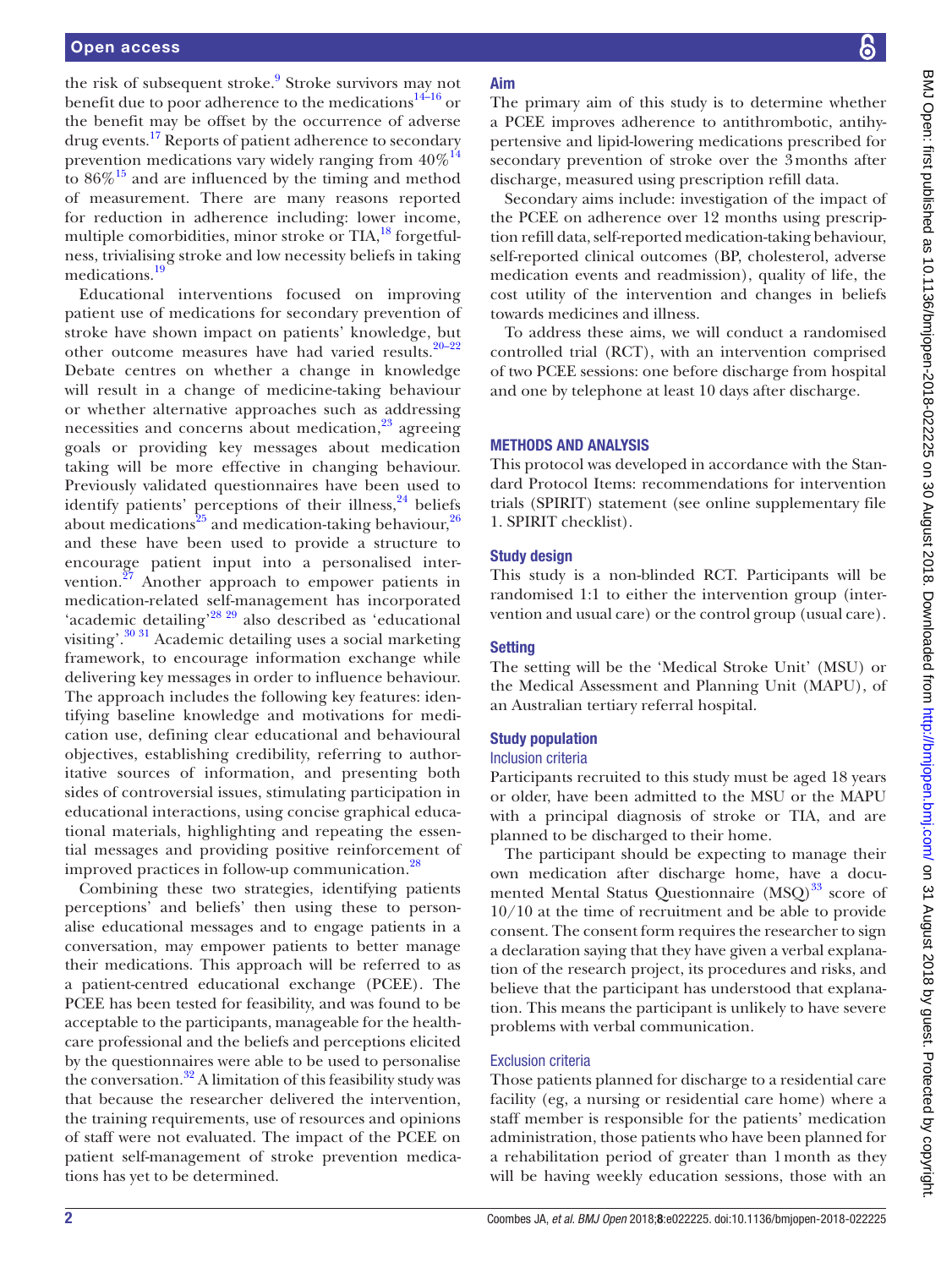MSQ <10, unable to complete the questionnaire (even) with assistance (this may be due to language difficulties or cognitive impairment) and those who do not provide consent. Those who are excluded will receive standard care, which includes education, without incurring any disadvantage.

## Patient and public involvement

A feasibility study<sup>[32](#page-7-20)</sup> was conducted to inform the design of the PCEE used in this RCT. Of the 18 participants, 10 completed an evaluation of the proposed intervention which resulted in changes to the final protocol. This included improved graphics to be used in this study, the use of mobile telephones with messaging to facilitate follow-up calls, and bridging sentences between questionnaires and the use of the infographic. With respect to the burden of the intervention, 7 of the 10 indicated that the session was not too long or too short and 9 of 10 agreed that the materials helped them. The participants were invited to ask a questions and prompted to discuss previous experiences as part of the feasibility study, this has been included in the current protocol.

Patients and public were not involved in development of the research question or outcome measures, they will not be involved in the recruitment or ongoing conduct of the current study. The participants will be given contact details to request the results of the study.

### **Recruitment**

All admissions to MSU and MAPU will be screened using 'bed lists' for 5days of every week. Those admissions with a diagnosis of stroke or TIA will be further screened for a documented MSQ of 10/10 and plan for further rehabilitation or discharge to home. The researcher will then approach the potential participants on the ward to determine whether they are willing to participate in the study.

#### Allocation/randomisation

The allocation of participants to control or intervention will be concealed until the participant has been consented to reduce allocation bias. After the participant has consented to the study, the research pharmacist will contact the clinical trials pharmacist, who is not involved in the study and who will identify the allocation, one to one, to either the intervention or control group. The allocation will be previously determined using a computer-generated four block randomisation code using Sealed Envelope. $34$  The allocation will be concealed by placing the allocation in sealed opaque envelopes stored in the clinical trials office of the pharmacy department.

Once the participant is allocated, the researcher will no longer be blinded to participant's allocation. The reason the researcher will no longer be blinded is that the researcher will conduct the intervention and follow-up calls.

# Sample size

The primary outcome is adherence measured by the proportion of days covered (PDC) (defined as the days of medication supplies when the medications were collected divided by the days in the time interval) over the 3months after discharge, using prescription refill data for three classes of medications (antithrombotic, antihypertensive and lipid-lowering medications).

The sample size calculation used the criterion for significance (alpha) set at 0.05 and the power (beta) at 80%. It is proposed that the intervention will result in a 7% improvement in adherence compared with standard care. This difference of 7% was selected as reasonable; because an effect of this magnitude has been shown with secondary prevention medications used for cardiovascular diseases $3536$  and has been linked to a clinical difference.<sup>[37](#page-8-0)</sup> An effect size of 0.54  $(0.07/0.13)$ was selected using results from a study conducted with participants discharged on similar medications after a diagnosis of acute coronary syndrome. $36$  A sample size of 55 in each arm is required for effect size of 0.54. We allowed for a slighter larger pooled SD of 0.15 (effect size  $0.7/0.15=0.47$ ) requiring a sample size of n=73. Adher-ence data are likely to be skewed<sup>[38](#page-8-1)</sup> and so will not fulfil the requirements for a parametric test. Lehmann and D'Abrera<sup>39</sup> suggest the addition of 15% more participants (n=84) when planning to use non-parametric tests such as the Mann-Whitney U test. Assuming attrition rates of approximately 10%, we would need to enrol at least 92 participants for each group; we propose to include 100 participants in each arm. It is predicted that approximately two participants will be recruited per week, estimating a 2-year recruitment period. The first participant was recruited on the 18 December 2015 and the study will be ongoing until April 2019.

# Procedure

Both the intervention and control group will receive usual care. In addition to usual care participants in the intervention group will receive two sessions of a 'PCEE', one before discharge and one by telephone at least 10 days after discharge. These sessions will be conducted by a clinical pharmacist who attends weekly multidisciplinary MSU meetings, has a postgraduate qualification in clinical pharmacy (MSc ClinPharm) and training in academic detailing. In this study, the intervention pharmacist will also be collecting the study data.

#### Usual care

Usual care includes admission to a stroke-specific ward, multidisciplinary care by the stroke team, education using Stroke Foundation-Australia materials by the stroke nurse,<sup>40</sup> clinical pharmacy services provided by the ward pharmacist and discharge advice provided by the medical staff. Usual care provided by the ward pharmacist includes medication history taking and reconciliation, medication review during the admission, discharge reconciliation, provision of a medication list<sup>41</sup> and medication counselling at discharge.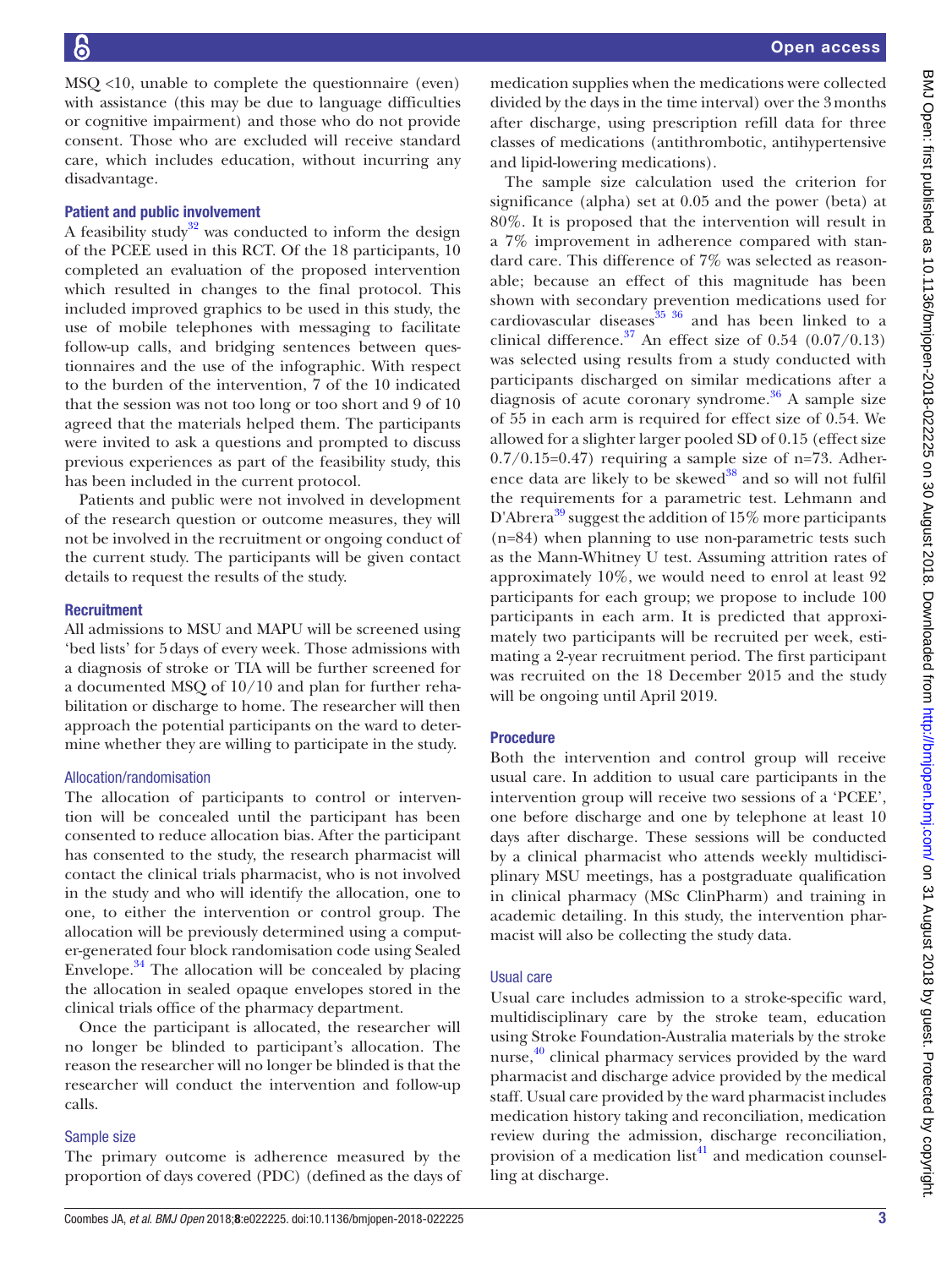# *Control group*

The control group will receive usual care as described above.

# Intervention: PCEE

The intervention consists of two sessions, one which will take place at the patients' bedside before the usual pharmacist discharge counselling and the second which will be conducted over the telephone at least 10 days after discharge. These sessions are additional to and designed to integrate with usual care. The PCEE is structured with an introduction, conversation and conclusion.

The session begins with an 'introduction' phase establishing credibility 'I am a pharmacist with an interest in patients taking medication to reduce the risk of stroke.' Next, the clinical pharmacist will give the opportunity to the patient to ask a question. 'What one thing would you most like to discuss about medications you have been prescribed since your stroke/TIA?' There is an opportunity to answer this question before moving on.

The session will then move into the 'conversation' using previously validated questionnaires to identify patients' perceptions, beliefs and concerns about their stroke in general (using the Brief-Illness Perception Questionnaire (Brief-IPQ) $^{24}$  $^{24}$  $^{24}$  and medications in particular (using the Beliefs about Medicine Questionnaire specific (BMQ-specific).<sup>[25](#page-7-15)</sup> There is also an opportunity for the patient to self-report their previous medication taking behaviour for the medications of interest (using the Medication Adherence Questionnaire (MAQ).<sup>[26](#page-7-16)</sup> The identified barriers and enablers will be used to personalise the conversation. A double-sided single page document will be personalised and given to the participant (the detailing tool). The detailing tool contains an infographic to help illustrate the discussion about the stroke prevention medications the patient has been prescribed on one side, and four a priori key messages on the other side (see online [supplementary file 2](https://dx.doi.org/10.1136/bmjopen-2018-022225). infographic example).

The four key messages are: 'Know about your medications prescribed to reduce risk of stroke', 'Organise ongoing supply of your medications', 'Continue to take these medications as agreed with your doctors' and 'Report any new symptoms or concerns to your doctor'.

In the final phase, 'conclusion', items identified to be discussed when the clinical pharmacist telephones the patient will be listed.

To provide an opportunity for 'follow-up' and reinforcement of key messages, the intervention is designed to include two sessions. The clinical pharmacist will arrange to telephone the participant at least 10 days after discharge to ask them the same questions and to talk about their medications.

It is hypothesised that patients in the intervention group will be influenced to organise ongoing supply of their medications and take their medications as prescribed. In addition, it is hoped that if they identify that they are experiencing unwanted effects from a medication(s),

they will not keep taking medication(s) long term, rather discuss their concerns with their doctor.

# **Outcomes**

The primary outcome is adherence measured by the PDC over the 3months after discharge, using prescription refill data (obtained from the Pharmaceutical Benefits Scheme; PBS) for the combination of up to three classes of medications (antithrombotic, antihypertensive and lipid-lowering medications) prescribed.

Secondary outcomes include:

- ► Adherence measured by the PDC over the 12 months after discharge, using prescription refill data for up to three classes of medications (antithrombotic, antihypertensive and lipid-lowering medications).
- Self-reported medication adherence (measured using the MAQ), organising of ongoing medication supply, and medication-taking behaviour and communication to prescriber in response to perceived medication-related adverse events.
- ► Self-reported changes between baseline and 3 and 12 months in perception to their illness (stroke) using Brief-IPQ and changes between baseline and 3 and 12 months in beliefs about medications for stroke prevention using BMQ-specific.
- ► Clinical outcomes:
	- Medication-related adverse events (identified by self-report or hospital readmission).
	- Self-report of BP results.
	- Self-report of cholesterol level.
	- Readmission to hospital with stroke and/or myocardial infarction (MI) (identified by self-report or hospital records).
- ► Changes from baseline to 3 and 12 months in self-reported quality of life using the EuroQol 5 dimension, 5 level quality of life tool (EQ-5D-5L)[.42 43](#page-8-5)
- ► Cost–utility analysis using a ratio of incremental cost (cost of the PCEE intervention compared with usual care) to incremental benefit (change in quality-ad-justed life years (QALYs).<sup>[44](#page-8-6)</sup>

The complex relationship between the intervention described here and the measures of the impact we expect to make has been described by authors of previous studies[.45 46](#page-8-7) [Table](#page-4-0) 1 categorises the study outcome measures by outcome type and who measures it.

# Behavioural measures

Behavioural measures look at things the participant has done. In this study visiting the doctor and having their medication dispensed is observer collected.[47 48](#page-8-8) Pharmaceutical claims data can provide an objective, non-invasive measure of adherence and has been used in many drug trials and in a number of studies similar to this one. A range of methods for use of claims data to measure medication possession ratios and PDC have been described to assess an individuals' medication adherence[.38 47–50](#page-8-1)

The PDC is defined as the days of medication supplies when the medications were collected divided by the days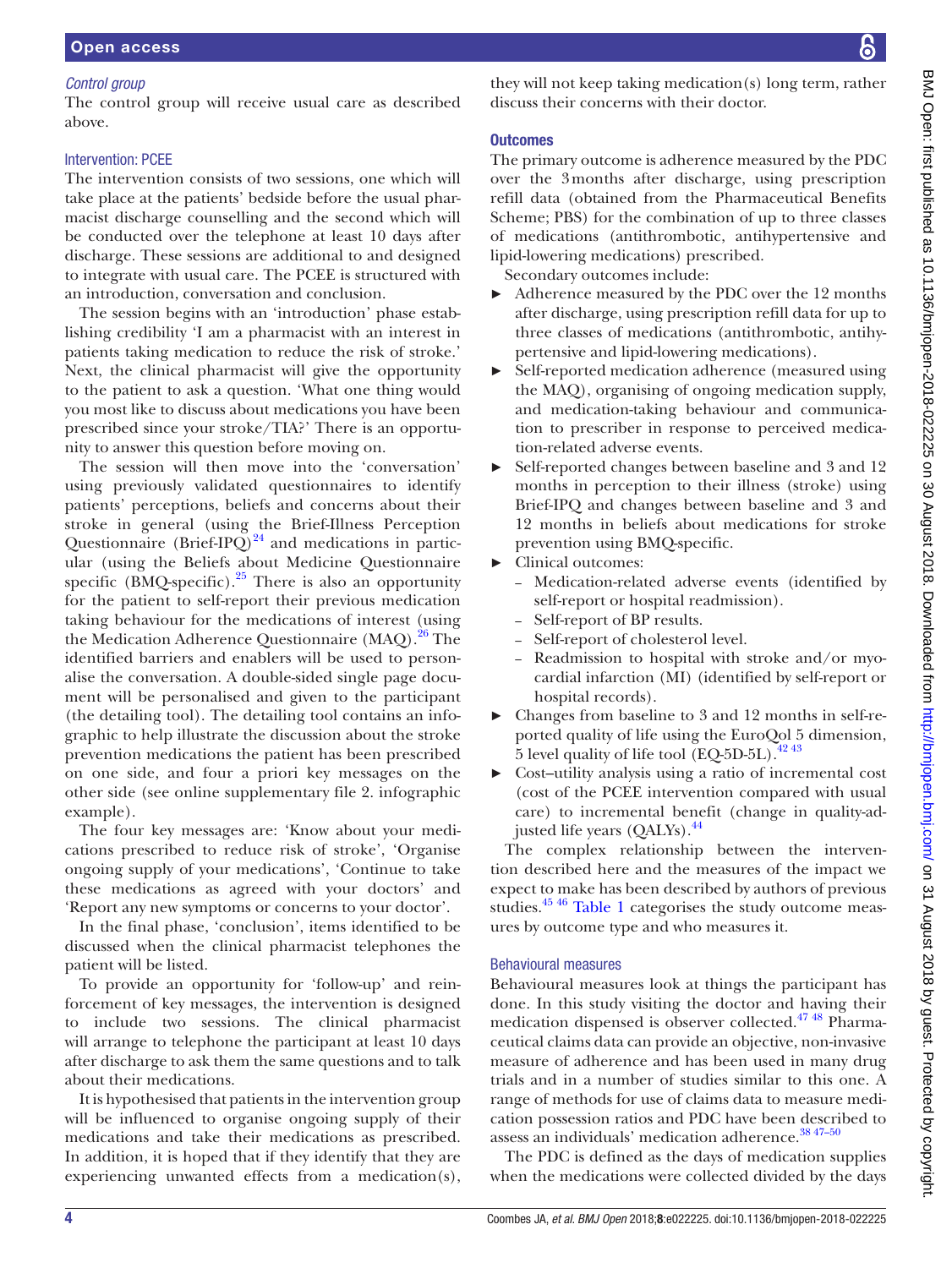<span id="page-4-0"></span>

|                              | $\frac{1}{2}$ and $\frac{1}{2}$ . The lands are added to a contact the second to the second model to the second contact to the second contact of the second second second second second second second second second second second sec |                                                                                                                |                                           |                                           |  |  |  |  |  |
|------------------------------|---------------------------------------------------------------------------------------------------------------------------------------------------------------------------------------------------------------------------------------|----------------------------------------------------------------------------------------------------------------|-------------------------------------------|-------------------------------------------|--|--|--|--|--|
|                              | <b>Behavioural outcomes</b>                                                                                                                                                                                                           | Affective-cognitive outcomes: (this<br>includes knowledge, understanding,<br>satisfaction)                     | <b>Health outcomes</b>                    | <b>Economic outcomes</b>                  |  |  |  |  |  |
| Patient<br>self-<br>reported | Self report of adherence<br>using MAQ                                                                                                                                                                                                 | Participant ability to identify each<br>medication of interest along, reason for<br>use when answering the MAQ | Blood pressure,<br>cholesterol levels     |                                           |  |  |  |  |  |
|                              | Self-report of organising<br>medication supply                                                                                                                                                                                        | Participant knowing their: blood pressure,<br>cholesterol level                                                | Blood pressure,<br>cholesterol levels     |                                           |  |  |  |  |  |
|                              | Self report of action if they<br>experienced an ADE                                                                                                                                                                                   | Participant beliefs and perceptions using<br>the BMQ-specific and brief-IPQ                                    | Self reported quality of<br>life EQ-5D-5L | Self reported quality of<br>life EQ-5D-5L |  |  |  |  |  |
|                              |                                                                                                                                                                                                                                       |                                                                                                                | Self reported ADE                         |                                           |  |  |  |  |  |
| Observer<br>collected        | Visit to doctor-Medicare<br>data                                                                                                                                                                                                      |                                                                                                                | Readmission/admission<br>for ADE          | Readmission/admission<br>for ADE(s)       |  |  |  |  |  |
|                              | Prescription refills-<br>pharmaceutical benefits<br>scheme data                                                                                                                                                                       |                                                                                                                | Events-stroke, MI                         | Events-stroke, MI                         |  |  |  |  |  |
|                              |                                                                                                                                                                                                                                       |                                                                                                                |                                           | Time to conduct<br>intervention           |  |  |  |  |  |

Table 1 The proposed measures categorised by outcome type and who measures it

Adapted from Shay and Lafata.<sup>45</sup>

ADE, adverse drug event; BMQ specific, Beliefs about Medicine Questionnaire specific<sup>25</sup>; Brief-IPQ, brief Illness Perception

Questionnaire<sup>24</sup>; EQ-5D-5L, Quality of Life Measure<sup>42</sup>; MAQ, Medication Adherence Questionnaire<sup>[26](#page-7-16)</sup>; MI, myocardial infarction.

in the time interval. This can be averaged over the total (eg, a 90-day interval), or to be more reflective of medication exposure, a shorter interval can be measured and added together (eg, in Australia most medications for chronic diseases are supplied at approximately 1-month intervals). The PDC calculated using multiple short inter $vals^{49\,50}$  can more accurately account for gaps in supply or extra medication supplies. The example shown in [figure](#page-4-1) 1 adapted from Bijlsma *et*  $a t^{49}$  and Bryson *et*  $a t^{50}$  $a t^{50}$  $a t^{50}$ shows how the adherence over three lots of 30-day intervals can be calculated using the gaps in supply for three patients obtaining 30-day supplies. The calculation used is: Proportion of 90 days covered=(90 –total of days not covered in each 30-day interval)/90×100.

Patient 1 obtained medications on the day of discharge, 30 days later and then had a gap of 5days before the third



<span id="page-4-1"></span>Figure 1 Examples of proportion of days covered calculated using multiple 30-day intervals.

supply. Patient 1 PDC=[(30+0)+(30+0)+(30−5)]/90×100  $=94\%$ .

Patient 2 obtained the first supply 5days before discharge, these were not used until the day of discharge so although the second supply was obtained 10 days after the first supply, there was only a 5-day gap in supply for the patient. Five days of tablets remaining from the second supply were used in the third interval. The third supply was obtained after a 10-day gap. Patient 2 PDC= $[(30+5-5)+(30-5)+(30+5-10)]/90\times100=89\%.$ 

Patient 3 obtained medications on the day of discharge, 20 days later and then had a gap of 40 days before the third supply. Patient 3 PDC=  $[(30+0)+(30+10-10)+(30-30)]/90\times100=67\%.$ 

In this study the days covered in each dispensing interval will be calculated for up to three different medications (antithrombotic, antihypertensive, lipid-lowering medication) dependant on the medication plan at discharge. These will then be expressed as a mean (across the up to three medications) percentage and analysed as a continuous variable.

Self-reported behavioural measures in this study include self-report of medication adherence using the  $MAQ<sup>26</sup>$  organising an ongoing medication supply and action taken if they experience adverse effects from their medication. The MAQ is a well-validated scale, previously used in many clinical conditions.<sup>[51](#page-8-11)</sup>

#### Affective cognitive outcomes

Affective cognitive outcomes include measures of what the participant knows and how they feel, these are usually self-reported.

In this study, the affective cognitive group includes metrics such as knowledge and understanding regarding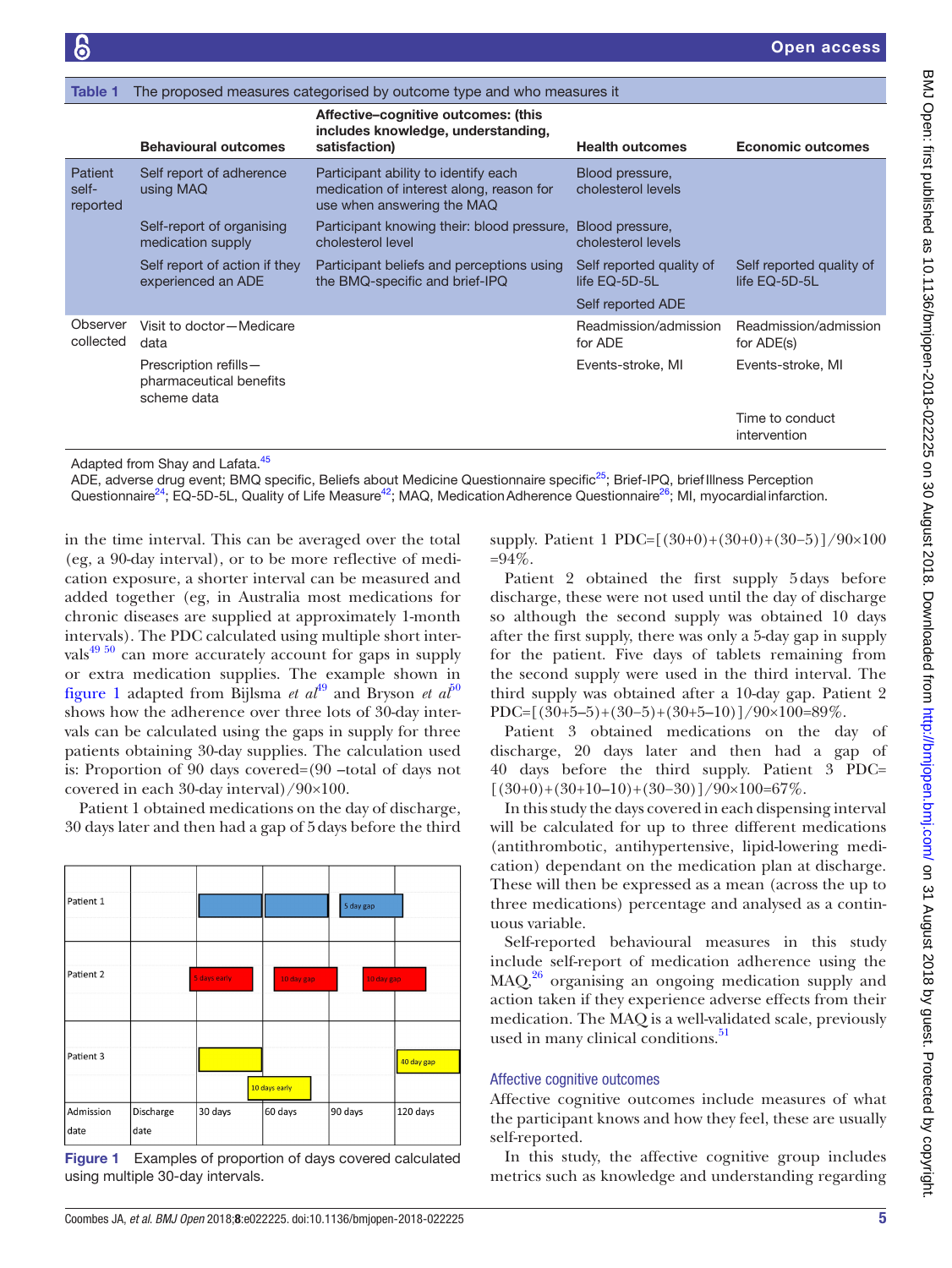name, type and dose of medications, participants knowing their BP reading or cholesterol level, participants' perceptions of their illness and beliefs about their medications. Participant perceptions of their stroke will be evaluated using the adapted-Brief IPQ at baseline, 3 and 12 months. Beliefs about antithrombotic, antihypertensive and lipid-lowering medications will be evaluated using the BMQ-specific at baseline, 3 months and 12 months. Changes in these may be able to be used to explain changes in other measures for example adherence.<sup>4</sup>

#### Health outcomes

In this study, we will evaluate patient self-reported clinical measures (BP and Cholesterol), readmissions, subsequent stroke or MI, adverse drug reactions and quality of life.

Medication-related adverse events will be identified by patient self-report using probe questions adapted from a previously validated trigger tool<sup>52</sup> at 3 months and 12 months for each medication class of interest. Medication-related adverse events will also be collected from any readmission notes at 3 months and 12 months postdischarge.

Quality of life will be measured using  $EQ-5D-5L<sup>42</sup>$ before discharge (baseline), 3 months and 12 months. This tool (EQ-5D-5L) has previously been used in stroke research.<sup>[53](#page-8-14)</sup>

### Economic outcomes

Economic outcomes will be determined from the health service perspective using an incremental cost-effectiveness ratio (ICER). The ICER indicates the difference between the intervention and control cost (time and resources costed) per the difference in QALYs determined using the quality of life measure EQ-5D-5L. Time taken to deliver the PCEE sessions (intervention group only) will be recorded on the interview schedule at both the bedside (before discharge) and telephone follow-up (7–10 days post discharge) sessions and costed using standard pharmacist salary rates. Any impact of the intervention on health resource use (eg, medication use, hospital readmissions) will be considered when estimating costs. Patient interview using EQ-5D-5L will be conducted before discharge (baseline), at 3 months and 12 months. Uncertainty in the estimated ICER will be evaluated using non-parametric bootstrapping techniques.

# Data collection

A schedule of assessments including the timing for data collection is shown in [table](#page-6-0) 2. Data will be collected by the investigator prior to the patient's discharge, at least 10 days after discharge (intervention group only), at 3 months and at 12 months.

Demographic data collected prior to the patients discharge include patient age, sex, stroke type, whether they have had a previous stroke, whether they live alone, cholesterol levels and BP on discharge. The demographic data are required to describe the population in the study

and to ensure the intervention and usual care groups are comparable.

Participant self-reported data will be obtained by the researcher conducting telephone follow-up using the telephone numbers they provide during consent. If the participant does not answer the first call and has provided a mobile telephone number, the researcher will send a text message using the study mobile phone asking for a 'good time to talk'. The protocol allows for a total of three attempts to contact the participant for follow-up calls.

# Data management

Data will be entered electronically from the case record forms using a study number with no identifying information into Microsoft Excel and SPSS Statistics V.25 both stored on a password-protected computer. In all reports from this research, information will be provided in such a way that the participant cannot be identified. Data entry and analyses will be performed using Microsoft Excel and SPSS Statistics V.25.

### Data analysis

An intention-to-treat analysis will be conducted. Results will be reported as numbers and percentages for categorical variables and means (SD) or medians (IQR) for continuous variables. Demographic data and baseline characteristics in the intervention and control groups will be compared using descriptive statistics. Outcomes and changes in outcomes (from baseline) will be compared at 3 months and 12 months.

Adherence measured using the PDC from the prescription refill data will be compared using the Mann-Whitney U two-sided test. Changes from baseline in quality of life, perceptions of illness and beliefs about medicines will be analysed using the Mann-Whitney U test. Adherence by self-report, medication-related adverse events and readmissions will be analysed using the  $\chi^2$  test.

#### Adverse event reporting and quality assurance

This study involves completing a questionnaire and discussing stroke medications through one face-to-face interview and three follow-up telephone calls for the intervention group. The control group will complete one face-to-face interview and two follow-up telephone calls. It is possible that during either the face-to-face interview or one of the telephone interviews, the participant identifies a medication-related issue. Although this is unlikely to be as a result of the study, the researcher may still have concerns over the patients' safety. If the researcher has concerns requiring immediate intervention, the patients' doctor will be contacted. In the case of the face-to-face interview in the hospital that will be a medical member of the treating team. In the case of the telephone interview that will be the patients' general practitioner.

This is an RCT where data on adverse drug reactions and events including stroke and readmission will be collected. It is possible that differences can be determined between the two groups before the recruitment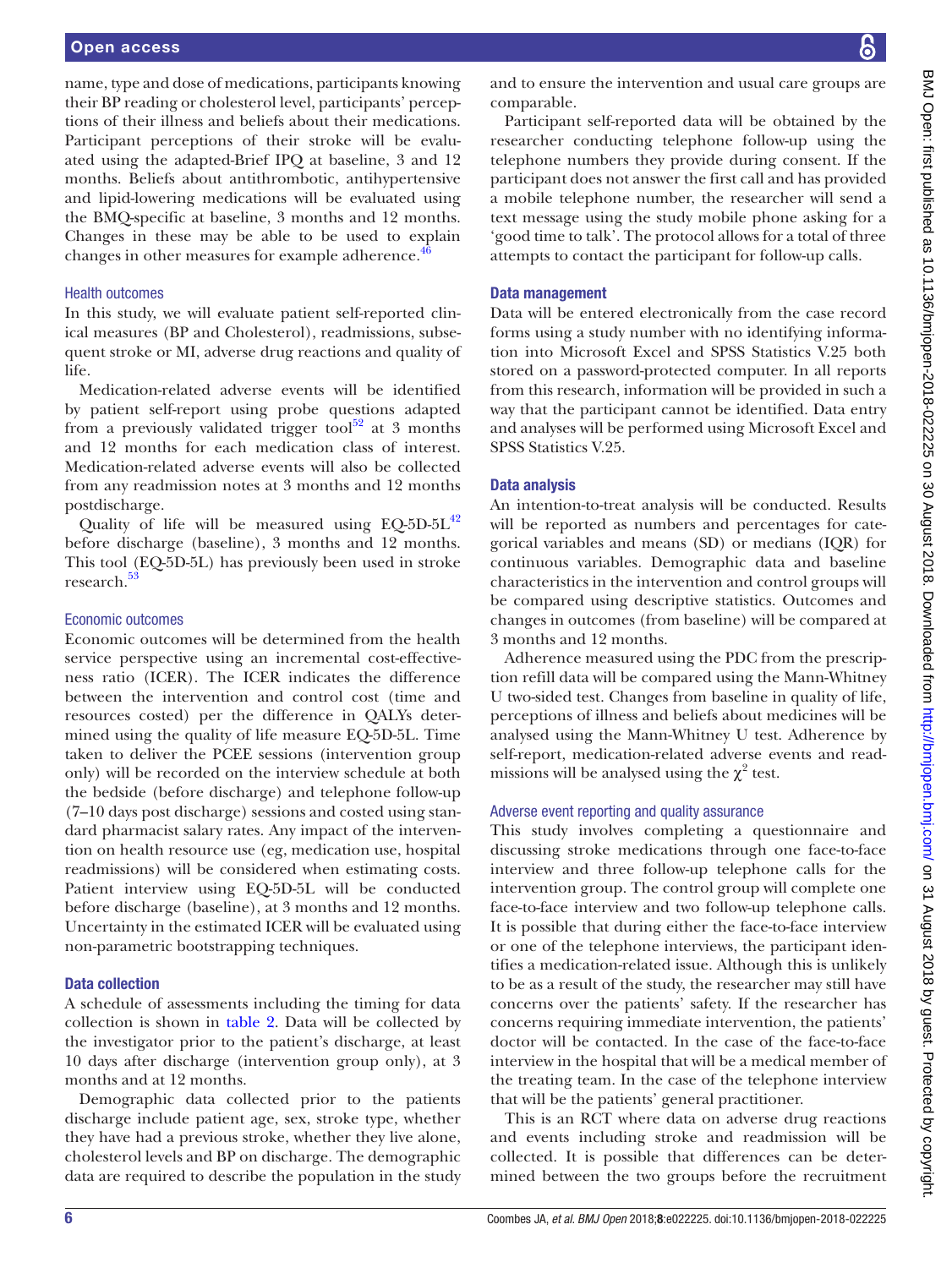Open access

<span id="page-6-0"></span>

| Table 2 Schedule of enrolment, interventions and assessments for patient-centred educational exchange (PCEE) to improve<br>patients' self-management of medications after a stroke |                                                                              |                    |                         |                         |                              |                                                                                                          |                         |  |  |
|------------------------------------------------------------------------------------------------------------------------------------------------------------------------------------|------------------------------------------------------------------------------|--------------------|-------------------------|-------------------------|------------------------------|----------------------------------------------------------------------------------------------------------|-------------------------|--|--|
| Time point                                                                                                                                                                         |                                                                              | -t1                | -t2 before<br>discharge | t0 date of<br>discharge | t1<br>10 days                | t2<br>approximately approximately approximately<br>3 months<br>postdischarge postdischarge postdischarge | t3<br>12 months         |  |  |
|                                                                                                                                                                                    |                                                                              |                    | <b>Postallocation</b>   |                         |                              |                                                                                                          |                         |  |  |
| <b>Procedure</b>                                                                                                                                                                   | <b>Detail</b>                                                                | <b>Baseline</b>    | Intervention            |                         | <b>Intervention</b>          | <b>Evaluation</b>                                                                                        | <b>Evaluation</b>       |  |  |
| Enrolment:                                                                                                                                                                         |                                                                              |                    |                         |                         |                              |                                                                                                          |                         |  |  |
| Eligibility screen                                                                                                                                                                 | $MSQ^* = 10$ not<br>for extended<br>rehabilitation                           | X                  |                         |                         |                              |                                                                                                          |                         |  |  |
| Informed consent                                                                                                                                                                   |                                                                              | $\mathsf X$        |                         |                         |                              |                                                                                                          |                         |  |  |
| Randomisation                                                                                                                                                                      |                                                                              | X                  |                         |                         |                              |                                                                                                          |                         |  |  |
| Intervention:                                                                                                                                                                      |                                                                              |                    |                         |                         |                              |                                                                                                          |                         |  |  |
| First session<br>(PCEE)                                                                                                                                                            | Bedside interview<br>time taken†                                             |                    | X<br>X                  |                         |                              |                                                                                                          |                         |  |  |
| Second session<br>(PCEE)                                                                                                                                                           | 10-day follow-up<br>interview time taken†                                    |                    |                         |                         | $\mathsf{X}$<br>$\mathsf{X}$ |                                                                                                          |                         |  |  |
| Assessments:                                                                                                                                                                       |                                                                              |                    |                         |                         |                              |                                                                                                          |                         |  |  |
| <b>Brief-IPQ</b>                                                                                                                                                                   |                                                                              | $\mathsf{X}$       |                         |                         | $\overline{\mathsf{X}}$      | $\mathsf{X}$                                                                                             | $\overline{\mathsf{X}}$ |  |  |
| <b>BMQ-specific</b>                                                                                                                                                                |                                                                              | X                  |                         |                         | X                            | X                                                                                                        | X                       |  |  |
| <b>MAQ</b>                                                                                                                                                                         |                                                                              | $\mathsf{X}$       |                         |                         | $\overline{X}$               | $\mathsf{X}$                                                                                             | $\overline{\mathsf{X}}$ |  |  |
| EQ-5D-5L                                                                                                                                                                           |                                                                              | $\mathsf X$        |                         |                         |                              | X                                                                                                        | $\mathsf X$             |  |  |
| BP, cholesterol                                                                                                                                                                    |                                                                              | $\mathsf{X}^\star$ |                         |                         |                              | $X+$                                                                                                     | X‡                      |  |  |
| PBS/<br>Medicare claims<br>data                                                                                                                                                    |                                                                              |                    |                         |                         |                              | $\mathsf X$                                                                                              | X                       |  |  |
| <b>Admissions</b>                                                                                                                                                                  |                                                                              |                    |                         |                         |                              | $\mathsf{X}$                                                                                             | $\mathsf{X}$            |  |  |
| Stroke, MI                                                                                                                                                                         |                                                                              |                    |                         |                         |                              | X                                                                                                        | $\mathsf X$             |  |  |
| Self-report of<br>ADRs and action if<br><b>ADRs</b>                                                                                                                                |                                                                              |                    |                         |                         |                              | $\mathsf{X}$                                                                                             | $\overline{\mathsf{X}}$ |  |  |
|                                                                                                                                                                                    | *These are standard cars olinical tests parformed as part of routing patient |                    |                         |                         |                              |                                                                                                          |                         |  |  |

These are standard care clinical tests performed as part ot routine patient care.

†Time taken for PCEE.

‡Self reported by participants.

ADR, adverse drug event; BMQ specific, Beliefs about medicines Questionnaire<sup>25</sup>; BP, blood pressure; Brief IPQ, Brief Illness Perception Questionnaire<sup>24</sup>; EQ-5D-5L, Quality of Life Measure <sup>42</sup>; MAQ, Medication Adherence Questionnaire<sup>[26](#page-7-16)</sup>; MI, myocardial infarction; MSQ, Mental State Questionnaire<sup>33</sup>; PBS/Medicare claims data, Dispensing data obtained from the Australians Pharmaceutical Benefits Scheme.

period is complete. A data safety monitoring committee (consisting of an independent medical doctor—clinical pharmacologist and pharmacist—Drug Use Evaluation Pharmacist) has been established to analyse the adverse events every 6 months with responsibility to terminate recruitment into the study early if necessary.

This RCT will provide evidence about the effect of a PCEE on patient adherence, self-reported medication-taking behaviour, clinical outcomes, quality of life, changes in knowledge and beliefs towards medicines and illness. It is expected that communication of results will inform an evidence-based approach to communication with patients about medication-taking behaviour related to stroke prevention. Communication of results

of this study will seek to impact on the practice of health practitioners and consumers interested in patient medicine-taking behaviour and those interested in secondary prevention of stroke.

#### Ethics and dissemination

Participants will be provided with information about the study and asked if they consent to the study; 'Participant information and consent form' (see online [supplemen](https://dx.doi.org/10.1136/bmjopen-2018-022225)[tary file 3](https://dx.doi.org/10.1136/bmjopen-2018-022225). Patient Information and Consent Form). To obtain consent for medication refill data from the PBS and occasions of service by visits to doctor data from Medicare, the patients will be given an extra consent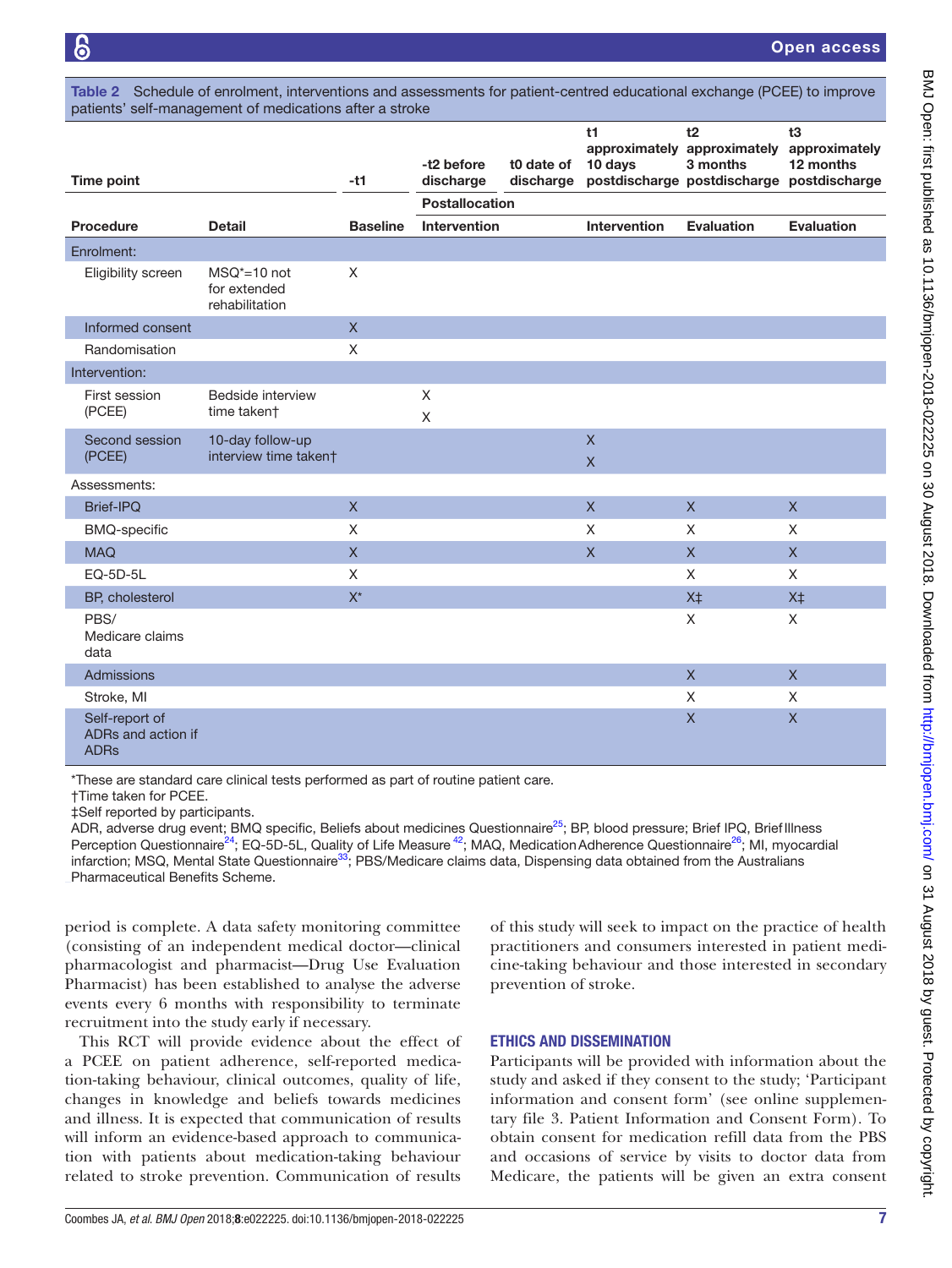form as required by the Department of Human Services. This is also contained in the 'Participant information and consent form'. The patient can choose not to supply the extra consent for access to PBS/Medicare data. The participant is free to withdraw from the study at any time.

Acknowledgements The authors would like to acknowledge the feedback and advice provided by participants of the feasibility study conducted to inform this protocol. The authors would like to acknowledge the encouragement and feedback from the Medical and Nursing Staff of the Stroke Unit at Princess Alexandra Hospital during the development of this protocol. The authors would like to acknowledge Shannon Doyle for the artwork used in the infographics.

Contributors JAC, WNC, DR and JAW were all equally involved in the development of this protocol. DR provided advice on academic detailing. JAW provided advice on Quality of Life measurement and economic analysis. JAC and WNC wrote the initial drafts of this paper. All authors involved in the reviewing and editing, and approval of the final protocol manuscript.

Funding The Research Strategies Funding, School of Pharmacy, University of Queensland has provided funding for the first 3-month Pharmaceutical Benefits Scheme/Medicare claims data for the first 60 participants. Further, funding is being sought to pay for the remaining claims data.

Competing interests None declared.

#### Patient consent Not required.

Ethics approval The trial has ethics approval from Metro South Human Research Ethics Committee (HREC/15/QPAH/531) and The University of Queensland Institutional Human Research Ethics (2015001612).

Provenance and peer review Not commissioned; externally peer reviewed.

Open access This is an open access article distributed in accordance with the Creative Commons Attribution Non Commercial (CC BY-NC 4.0) license, which permits others to distribute, remix, adapt, build upon this work non-commercially, and license their derivative works on different terms, provided the original work is properly cited, appropriate credit is given, any changes made indicated, and the use is non-commercial. See: <http://creativecommons.org/licenses/by-nc/4.0/>.

#### **REFERENCES**

- <span id="page-7-0"></span>1. Australian Bureau of Statistics. Australia's leading causes of death, 2016. 2018 [http://www.abs.gov.au/ausstats/abs@.nsf/Lookup/](http://www.abs.gov.au/ausstats/abs@.nsf/Lookup/by%20Subject/3303.0~2016~Main%20Features~Australia) [by%20Subject/3303.0~2016~Main%20Features~Australia's%20](http://www.abs.gov.au/ausstats/abs@.nsf/Lookup/by%20Subject/3303.0~2016~Main%20Features~Australia) [leading%20causes%20of%20death,%202016~3](http://www.abs.gov.au/ausstats/abs@.nsf/Lookup/by%20Subject/3303.0~2016~Main%20Features~Australia) (accessed 8 Jul 2018).
- 2. Hankey GJ. The global and regional burden of stroke. *[Lancet Glob](http://dx.doi.org/10.1016/S2214-109X(13)70095-0)  [Health](http://dx.doi.org/10.1016/S2214-109X(13)70095-0)* 2013;1:e239–e240.
- <span id="page-7-1"></span>3. Feigin VL, Forouzanfar MH, Krishnamurthi R, *et al*. Global and regional burden of stroke during 1990-2010: findings from the Global Burden of Disease Study 2010. *[Lancet](http://dx.doi.org/10.1016/S0140-6736(13)61953-4)* 2014;383:245–55.
- 4. Australian Institute of Health and Welfare. *Australia's Health 2016. Australia's health series*. Canberra: AIHW, 2016.
- <span id="page-7-2"></span>5. Hardie K, Hankey GJ, Jamrozik K, *et al*. Ten-year risk of first recurrent stroke and disability after first-ever stroke in the Perth Community Stroke Study. *[Stroke](http://dx.doi.org/10.1161/01.STR.0000116183.50167.D9)* 2004;35:731–5.
- 6. Burn J, Dennis M, Bamford J, *et al*. Long-term risk of recurrent stroke after a first-ever stroke. The Oxfordshire Community Stroke Project. *[Stroke](http://www.ncbi.nlm.nih.gov/pubmed/8303740)* 1994;25:333–7.
- 7. Hankey GJ. Long-term outcome after ischaemic stroke/transient ischaemic attack. *[Cerebrovasc Dis](http://dx.doi.org/10.1159/000069936)* 2003;16 Suppl 1(Suppl. 1):14–19.
- <span id="page-7-3"></span>Goldstein LB, Bertels C, Davis JN. Interrater reliability of the NIH stroke scale. *[Arch Neurol](http://dx.doi.org/10.1001/archneur.1989.00520420080026)* 1989;46:660–2.
- <span id="page-7-4"></span>9. Coull AJ, Lovett JK, Rothwell PM, *et al*. Population based study of early risk of stroke after transient ischaemic attack or minor stroke: implications for public education and organisation of services. *[BMJ](http://dx.doi.org/10.1136/bmj.37991.635266.44)* 2004;328:326–8.
- <span id="page-7-5"></span>10. Powers WJ, Rabinstein AA, Ackerson T, *et al*. 2018 Guidelines for the Early Management of Patients With Acute Ischemic Stroke: A Guideline for Healthcare Professionals From the American Heart Association/American Stroke Association. *[Stroke](http://dx.doi.org/10.1161/STR.0000000000000158)* 2018;49:e46–e99.
- 11. Intercollegiate Stroke Working Party. *National Clinical Guideline for Stroke*. 5th Edition. London: edRoyal College of Physicians, 2016.
- 12. Scottish Intercollegiate Guidelines Network. Management of patients with stroke or TIA:assessment, investigation, immediate management and secondary prevention. *Scottish Intercollegiate*

*Guidelines Network Hillside Crescent*. Edinburgh: Scottish Intercollegiate Guidelines Network, Elliott House, 2008:8–10.

- <span id="page-7-6"></span>13. Stroke Foundation. *Clinical Guidelines for Stroke Management 2017*. Melbourne Australia.: Stroke Foundation, 2017.
- <span id="page-7-7"></span>14. Kronish IM, Diefenbach MA, Edmondson DE, *et al*. Key barriers to medication adherence in survivors of strokes and transient ischemic attacks. *[J Gen Intern Med](http://dx.doi.org/10.1007/s11606-012-2308-x)* 2013;28:675–82.
- <span id="page-7-9"></span>15. Bushnell CD, Olson DM, Zhao X, *et al*. Secondary preventive medication persistence and adherence 1 year after stroke. *[Neurology](http://dx.doi.org/10.1212/WNL.0b013e31822f0423)* 2011;77:1182–90.
- 16. Glader EL, Sjölander M, Eriksson M, *et al*. Persistent use of secondary preventive drugs declines rapidly during the first 2 years after stroke. *[Stroke](http://dx.doi.org/10.1161/STROKEAHA.109.566950)* 2010;41:397–401.
- <span id="page-7-8"></span>17. Runciman WB, Roughead EE, Semple SJ, *et al*. Adverse drug events and medication errors in Australia. *[Int J Qual Health Care](http://dx.doi.org/10.1093/intqhc/mzg085)* 2003;15 Suppl 1(Supplement 1):49i–59.
- <span id="page-7-10"></span>18. Jiang Y, Yang X, Li Z, *et al*. Persistence of secondary prevention medication and related factors for acute ischemic stroke and transient ischemic attack in China. *[Neurol Res](http://dx.doi.org/10.1080/01616412.2017.1312792)* 2017;39:492–7.
- <span id="page-7-11"></span>19. Jamison J, Sutton S, Mant J, *et al*. Barriers and facilitators to adherence to secondary stroke prevention medications after stroke: analysis of survivors and caregivers views from an online stroke forum. *[BMJ Open](http://dx.doi.org/10.1136/bmjopen-2017-016814)* 2017;7:e016814.
- <span id="page-7-12"></span>20. Ellis G, Rodger J, McAlpine C, *et al*. The impact of stroke nurse specialist input on risk factor modification: a randomised controlled trial. *[Age Ageing](http://dx.doi.org/10.1093/ageing/afi075)* 2005;34:389–92.
- 21. McManus JA, Craig A, McAlpine C, *et al*. Does behaviour modification affect post-stroke risk factor control? Three-year followup of a randomized controlled trial. *[Clin Rehabil](http://dx.doi.org/10.1177/0269215508095874)* 2009;23:99–105.
- 22. Adie K, James MA. Does telephone follow-up improve blood pressure after minor stroke or TIA? *[Age Ageing](http://dx.doi.org/10.1093/ageing/afq085)* 2010;39:598–603.
- <span id="page-7-13"></span>23. O'Carroll RE, Chambers JA, Dennis M, *et al*. Improving adherence to medication in stroke survivors: a pilot randomised controlled trial. *[Ann Behav Med](http://dx.doi.org/10.1007/s12160-013-9515-5)* 2013;46:358–68.
- <span id="page-7-14"></span>24. Broadbent E, Petrie KJ, Main J, *et al*. The brief illness perception questionnaire. *[J Psychosom Res](http://dx.doi.org/10.1016/j.jpsychores.2005.10.020)* 2006;60:631–7.
- <span id="page-7-15"></span>25. Horne R, Weinman J, Hankins M. The beliefs about medicines questionnaire: The development and evaluation of a new method for assessing the cognitive representation of medication. *[Psychol Health](http://dx.doi.org/10.1080/08870449908407311)* 1999;14:1–24.
- <span id="page-7-16"></span>26. Morisky DE, Green LW, Levine DM. Concurrent and predictive validity of a self-reported measure of medication adherence. *[Med Care](http://dx.doi.org/10.1097/00005650-198601000-00007)* 1986;24:67–74.
- <span id="page-7-17"></span>27. Nguyen TM, La Caze A, Cottrell N. Validated adherence scales used in a measurement-guided medication management approach to target and tailor a medication adherence intervention: a randomised controlled trial. *[BMJ Open](http://dx.doi.org/10.1136/bmjopen-2016-013375)* 2016;6:e013375.
- <span id="page-7-18"></span>28. Soumerai SB, Avorn J. Principles of educational outreach ('academic detailing') to improve clinical decision making. *[JAMA](http://dx.doi.org/10.1001/jama.1990.03440040088034)* 1990;263:549–56.
- 29. O'Brien MA, Rogers S, Jamtvedt G, *et al*. Educational outreach visits: effects on professional practice and health care outcomes. *[Cochrane](http://dx.doi.org/10.1002/14651858.CD000409.pub2)  [Database Syst Rev](http://dx.doi.org/10.1002/14651858.CD000409.pub2)* 2007;308 [http://onlinelibrary.wiley.com/doi/ http://](http://onlinelibrary.wiley.com/doi/ http://onlinelibrary.wiley.com/store/10.1002/14651858.CD000409.pub2/asset/CD000409.pdf?v=1&t=hh9xh6bh&s=09db68c95091bda34e3b4e28ad775312ec107ff5) [onlinelibrary.wiley.com/store/10.1002/14651858.CD000409.pub2/](http://onlinelibrary.wiley.com/doi/ http://onlinelibrary.wiley.com/store/10.1002/14651858.CD000409.pub2/asset/CD000409.pdf?v=1&t=hh9xh6bh&s=09db68c95091bda34e3b4e28ad775312ec107ff5) [asset/CD000409.pdf?v=1&t=hh9xh6bh&s=09db68c95091bda34e3b](http://onlinelibrary.wiley.com/doi/ http://onlinelibrary.wiley.com/store/10.1002/14651858.CD000409.pub2/asset/CD000409.pdf?v=1&t=hh9xh6bh&s=09db68c95091bda34e3b4e28ad775312ec107ff5) [4e28ad775312ec107ff5.](http://onlinelibrary.wiley.com/doi/ http://onlinelibrary.wiley.com/store/10.1002/14651858.CD000409.pub2/asset/CD000409.pdf?v=1&t=hh9xh6bh&s=09db68c95091bda34e3b4e28ad775312ec107ff5)
- <span id="page-7-19"></span>30. West CM, Dodd MJ, Paul SM, *et al*. The PRO-SELF(c): Pain Control Program--an effective approach for cancer pain management. *[Oncol](http://dx.doi.org/10.1188/03.ONF.65-73)  [Nurs Forum](http://dx.doi.org/10.1188/03.ONF.65-73)* 2003;30:65–73.
- 31. Abernethy AP, Currow DC, Shelby-James T, *et al*. Delivery strategies to optimize resource utilization and performance status for patients with advanced life-limiting illness: results from the "palliative care trial" [ISRCTN 81117481]. *[J Pain Symptom Manage](http://dx.doi.org/10.1016/j.jpainsymman.2012.02.024)* 2013;45:488–505.
- <span id="page-7-20"></span>32. Coombes J, Rowett D, Whitty J, *et al*. A Conversation About Stroke Medications: Using Patient Perceptions to Personalise Educational Messages. *Cerebrovasc Dis* 2016;42(Suppl 1):100.
- <span id="page-7-21"></span>33. Pfeiffer E. A short portable mental status questionnaire for the assessment of organic brain deficit in elderly patients. *[J Am Geriatr](http://dx.doi.org/10.1111/j.1532-5415.1975.tb00927.x)  [Soc](http://dx.doi.org/10.1111/j.1532-5415.1975.tb00927.x)* 1975;23:433–41.
- <span id="page-7-22"></span>34. SealedenvelopeLTD. *sealed envelope London: Clerkenwell Workshops 2015*, 2015. (accessed 17 Jul 2015).
- <span id="page-7-23"></span>35. Nguyen VHV, Poon J, Tokuda L, *et al*. Pharmacist telephone interventions improve adherence to stroke preventive medications and reduce stroke risk factors: A randomized controlled trial. *Stroke* 2011;42:e244.
- <span id="page-7-24"></span>36. Ho PM, Lambert-Kerzner A, Carey EP, *et al*. Multifaceted intervention to improve medication adherence and secondary prevention measures after acute coronary syndrome hospital discharge: a randomized clinical trial. *[JAMA Intern Med](http://dx.doi.org/10.1001/jamainternmed.2013.12944)* 2014;174:186–93.